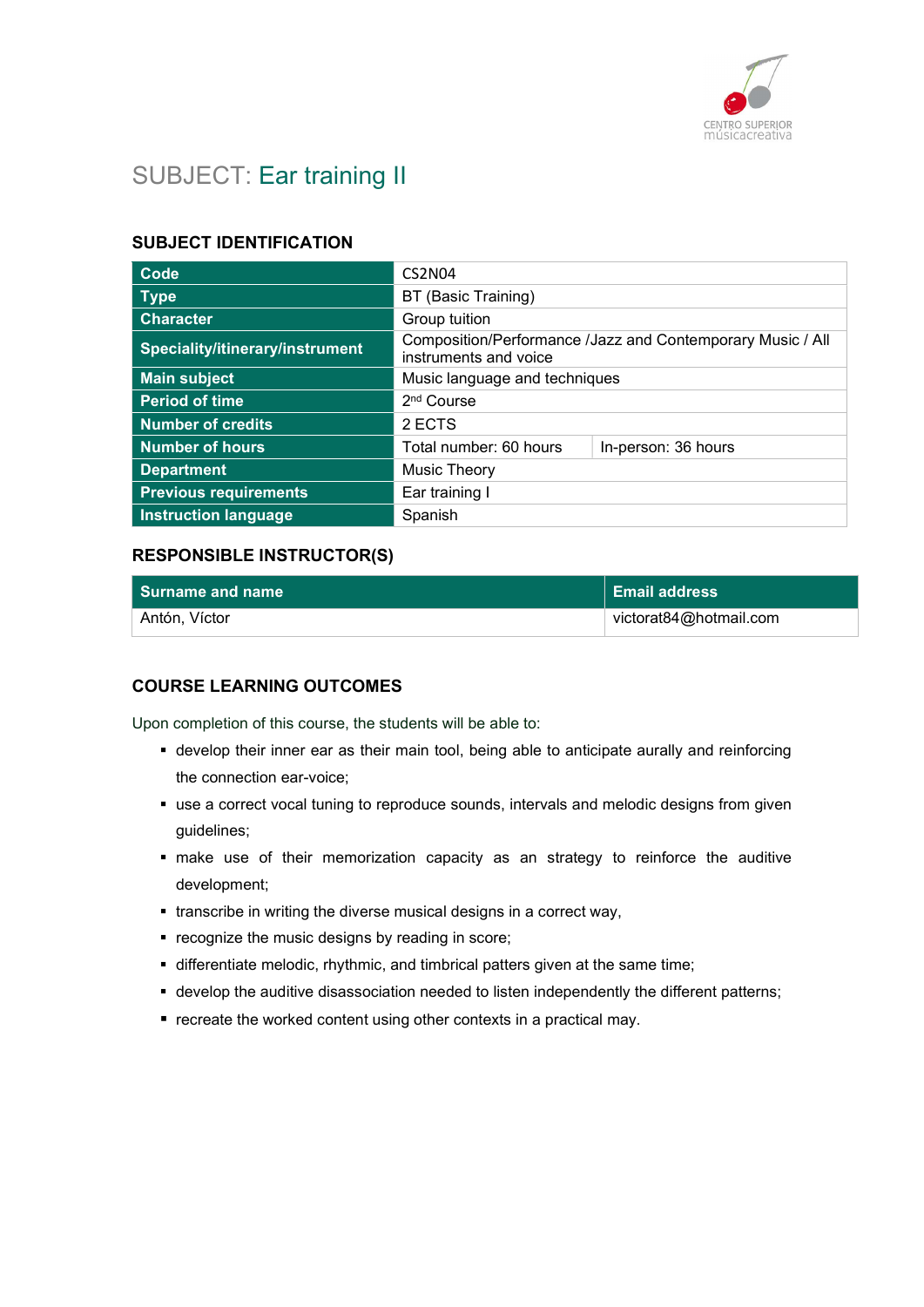

# COURSE CONTENT

| <b>Thematic block</b> | <b>Theme/Repertoire</b>                                                                                       |  |
|-----------------------|---------------------------------------------------------------------------------------------------------------|--|
| I. Height             | Intervals: simple y composed. In tonal and atonal context.                                                    |  |
|                       | Harmonic functions: cadential processes, secondary dominants,<br>Chords progressions.                         |  |
|                       | Altered chords. Introduction to superimposed triads.                                                          |  |
|                       | Modulations, relation scale-chord, exotic modes. Chromatisms.<br>Introduction to polytonality, dodecaphonism. |  |
|                       | Simple and compound bars. Prolongation slurs, dotted quarters,<br>syncopation and upbeats.                    |  |
| II. Rhythm            | Rhythm changes, polyrhythm, irregular values, double speed and<br>motive slowness. Polymetrics.               |  |
|                       | Auditive recognition of acoustic and electro-acoustic sound sources                                           |  |
| III. Timbre           | Recognition of diverse aesthetics and music styles.                                                           |  |
|                       | Auditive analysis focused on texture, structure, dynamics, movement<br>and articulation in different pieces.  |  |
| IV. Form              | Group singing work and interiorization of harmonic sequences.                                                 |  |

# STUDENT´S STUDY HOURS PLANNING

| <b>Activity type</b>                                           | <b>Total hours</b>       |
|----------------------------------------------------------------|--------------------------|
| <b>Theoretic activities</b>                                    | 8 hours                  |
| <b>Practice activities</b>                                     | 26 hours                 |
| Other mandatory training activities (seminars, workshops etc.) | $\overline{\phantom{a}}$ |
| <b>Test taking</b>                                             | 2 hours                  |
| <b>Student self-study hours</b>                                | 12 hours                 |
| <b>Practice preparation</b>                                    | 12 hours                 |
| <b>Total studying hours</b>                                    | $24 + 36 = 60$ hours     |

### **METHODOLOGY**

The methodology will be practical, participative and it will be developed through the following activities:

- Memorization, interiorization and imitation (vocal and with instrument)
- Recognition and transcription
- Intonation
- Writing
- Vocal and instrumental improvisation

The work process will have two sides: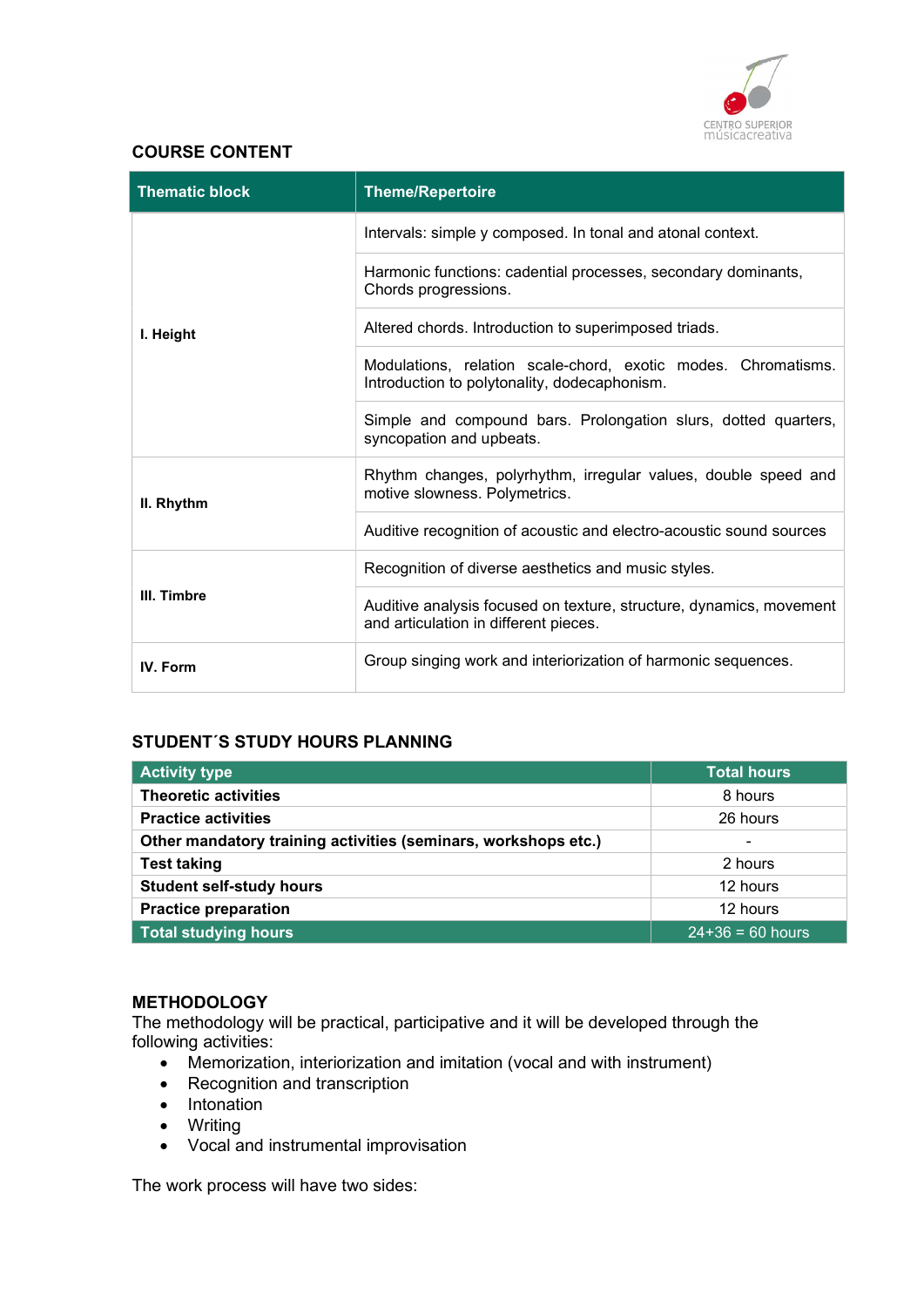

- Auditive analysis of music pieces, from which to extract music contents to work on.
- Concrete auditive exercises focused on the development of the earning ability and on the recognition of music elements in real auditions.

| <b>Theoretical activities</b>                                                | Theoretical/conceptual explanations and analysis of different<br>examples coming from all the most relevant music styles.                                                                       |
|------------------------------------------------------------------------------|-------------------------------------------------------------------------------------------------------------------------------------------------------------------------------------------------|
| <b>Practical activities</b>                                                  | Practical application of what has been studied in class through<br>transcriptions, collective group intonation, performance with<br>instrument, sight-reading, rhythms and melodies composition |
| <b>Other training mandatory</b><br>activities (workshops,<br>seminars, etc.) | Thematic sessions with visiting professors                                                                                                                                                      |

## ASSESSMENT TOOLS

| <b>Theoretical activities</b>                                                   | Participation: The students must actively participate in class, proving<br>interest and/or understanding of the content covered.<br>Continuous evaluation: The students must fulfil the requested<br>assignments during the whole academic course, proving research<br>ability and practice synthesis skills concerning theoretical concepts in<br>performance.                                                                                                                                                                                                                    |
|---------------------------------------------------------------------------------|------------------------------------------------------------------------------------------------------------------------------------------------------------------------------------------------------------------------------------------------------------------------------------------------------------------------------------------------------------------------------------------------------------------------------------------------------------------------------------------------------------------------------------------------------------------------------------|
| <b>Practical activities</b>                                                     | Participation: The students must actively participate in class, proving<br>interest and/or understanding of the content covered.<br>Continuous evaluation: The students must fulfil the requested practical<br>assignments during the whole academic course based on to team-<br>work dynamics and also prove writing and oral skills.<br>Performance exams: The students must take at least two exams<br>during the academic course in order to show the practical skills<br>acquired and the practical assimilation of the course contents,<br>following the tests instructions. |
| <b>Other educational mandatory</b><br>activities (workshops,<br>seminars, etc.) | Participation: The students must actively participate in the different<br>relevant events as considered by the instructor or by the degree<br>coordinators.                                                                                                                                                                                                                                                                                                                                                                                                                        |

# ASSESSMENT CRITERIA

| <b>Theoretical activities</b>                                                | To prove the knowledge acquired throughout the course and to prove<br>its integration in the composition and analysis of music pieces.                       |
|------------------------------------------------------------------------------|--------------------------------------------------------------------------------------------------------------------------------------------------------------|
| <b>Practical activities</b>                                                  | To apply with ease the harmonic and compositive tools studied<br>through exercises of analysis, free composition, and the given<br>harmonic structures.      |
| <b>Other training mandatory</b><br>activities (workshops,<br>seminars, etc.) | To attend and participate in the relevant events for their education<br>(Meet the artists sessions, invited professors sessions, concerts and<br>rehearsals) |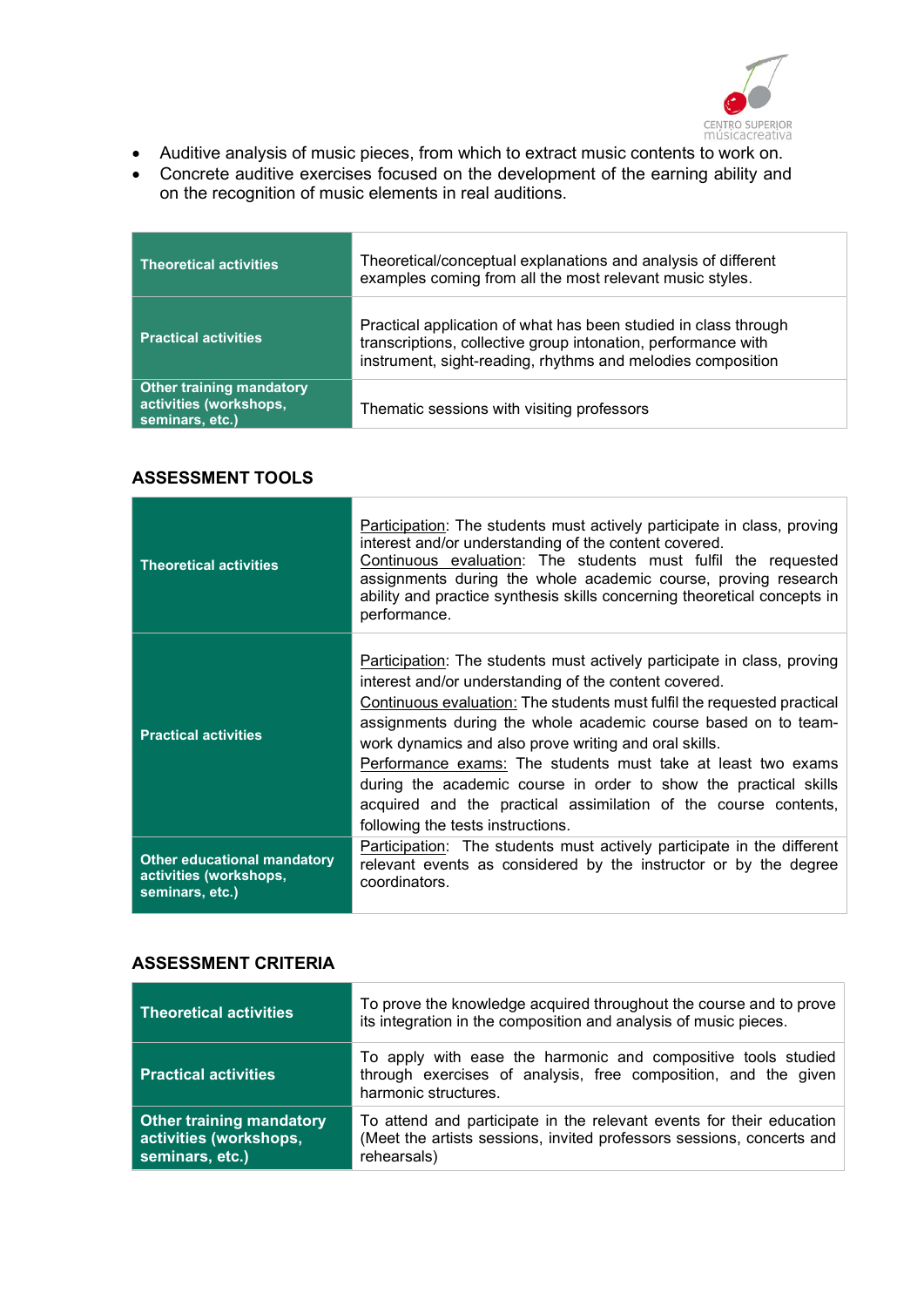

# GRADE DETERMINATION SYSTEM

#### Grade determination system in continuous assessment

|                       | Grade percentage |
|-----------------------|------------------|
| Participation         | 10%              |
| Continuous assessment | 20%              |
| Mid-term exam         | 30%              |
| Final exam            | 40%              |
| Total                 | 100%             |

#### Grade determination system in cases of loss of continuous assessment right

|            | <b>Grade percentage</b> |
|------------|-------------------------|
| Final exam | 80%                     |
| Total      | 80%                     |

#### Grade determination system for the extraordinary assessment call

|             | <b>Grade percentage</b> |
|-------------|-------------------------|
| Retake exam | 100%                    |
| Total       | 100%                    |

#### Grade determination system for students with disabilities

In principle, the grade determination system for students with disabilities will be carried out following the criteria set for the rest of the students, ensuring equal opportunities and conditions for all the students. However, if necessary, the instructor in charge will take into account the type of disability of the concerned student. Should the situation apply, the assessment conditions will be adapted in accordance to the limitations of the corresponding disability.

These considerations will be established once the concerned student enrols in the corresponding courses. For the official records, the student and/or the student representative will be requested to present the corresponding disability report for the official accreditation.

|                       | <b>Grade percentage</b> |
|-----------------------|-------------------------|
| Participation         | 10%                     |
| Continuous evaluation | 20%                     |
| Mid-term exam         | 30%                     |
| Final exam            | 40%                     |
| Total                 | 100%                    |